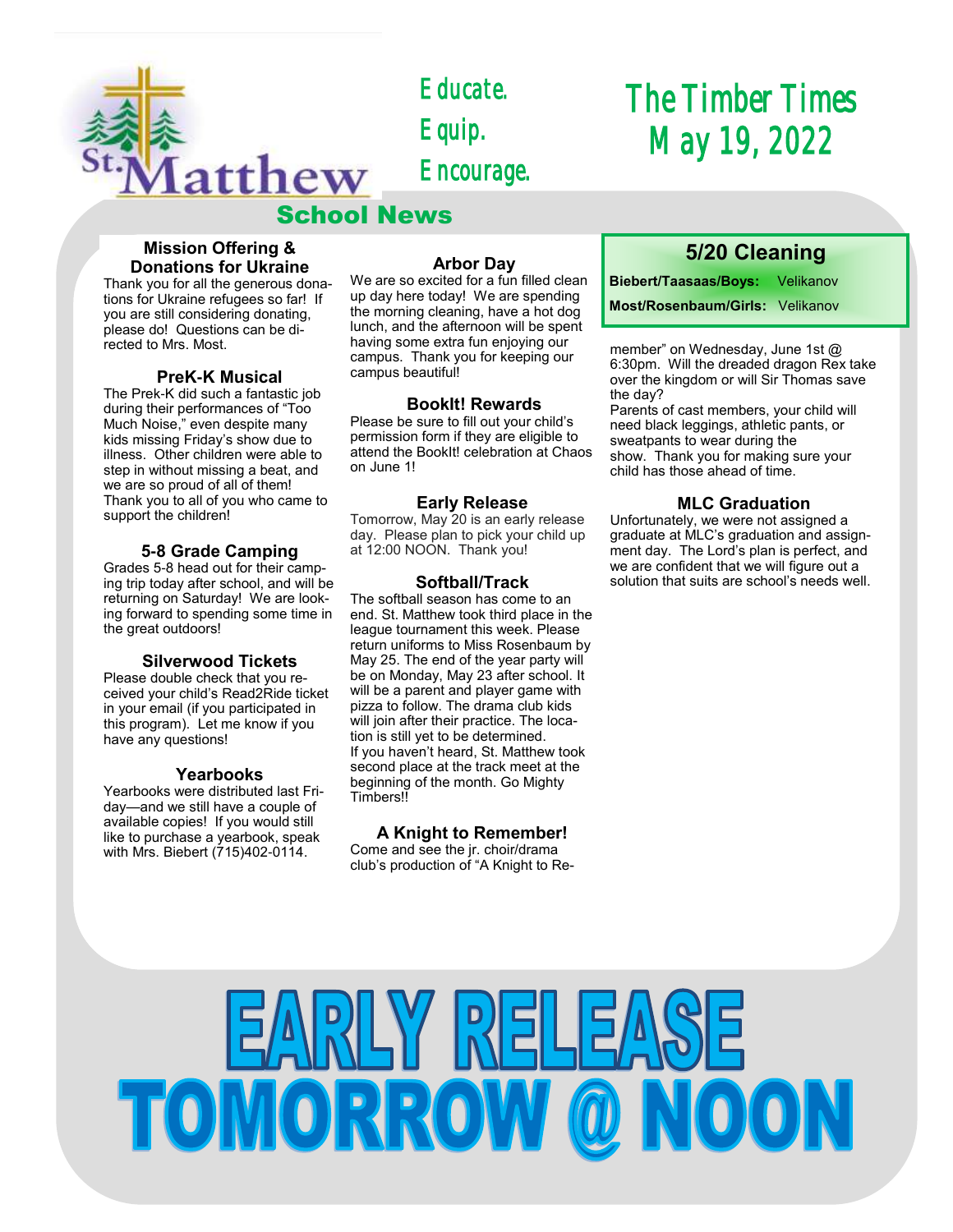### Classroom News

**Preschool News**

Miss Donna Lindsay(509.638.5361)

Next week is our last week of preschool!! How can this be?? How did this happen SO quickly?? We blink and the school year is already done!!

What a fantastic week we had in preschool!! Some of the classes had fun easel-painting flowers. What beautiful creations we get to see!! The other classes will do their flower painting next week. The four-year old classes are learning their phone numbers, so they will be coming home with a Preschool Friends Phone Book. Sorry, Moms, the phone number listed in this phone book is YOURS!! Your cell phone might just be blowing up all summer long!! The children already know that these phone books come with responsibilities. They need to ask a parent if they want to call a friend. But, what a great way to stay in touch with friends all summer long!!

This past Monday and Tuesday we had a great time celebrating Purple Day. Everyone had fun wearing and/or bringing something purple to school. A class picture and a game of hide 'n' seek with purple diamonds rounded out the day!! What terrific days with the color purple. Dinosaurs are still in our classroom!! The Art Center has a T-Rex picture that the children can color and then glue teeth in the mouth. Our Science Center has Magna-tiles. Okay, these tiles aren't dinosaur-related, but the kids are having a great time building their own creations.

The three-year olds get to have fun on Friday when they walk to Linwood Park!! A FULL day at the park!! Sounds like a great way to end the school year. The four-year olds have their walk to Linwood Park next Tuesday, weather-permitting. We would love parent participation on this walk. Please let me know if you can join us!!

Graduation is coming up next week!! Both four year old classes will have their graduation ceremony in church on Thursday, May 26 at 6:30 pm. This ceremony should last approximately 45 minutes. A note will be going home with the details of the graduation procedure. Next Friday, May 27, the three year old classes will have their graduation in the preschool classroom. The morning 3's have their graduation at 10:45 am, and the afternoon 3's have their graduation at 2:45 pm. There will be refreshments after ALL of the ceremonies!! Families are welcome to join us!! A great time to celebrate YOUR child and their beautiful accomplishments this year!!

Next week, we will again be reviewing letters A-Z. Four year old classes, please bring ANYTHING you would like to preschool for show 'n' tell. We all get to have fun guessing the beginning letter!!

Our bible verse next week is Galatians 5:13 "Serve one another in love."

Have an amazing weekend with your family. Cherish these special days together!!

#### **Kindergarten News**

Miss Rachel Taasaas (360.271.5201)

#### **Graduation**

Kindergarten graduation is on Sunday, June 5 at 10 am. They will be getting their diplomas as well as singing a song during the service. Please let me know if you are not planning to attend.

#### **Memory Work**

**May 19-** Go into all the world and preach the good news to all creation. Mark 16:15

#### **Arbor Day**

Thank you to everyone who volunteered! I love seeing our school families getting involved and taking ownership of the beautiful campus God has given us.

#### **1st-2nd Grade News**

Miss Erika Rosenbaum (269.326.5437)

#### **Memory Work/Christlight**

- 5/24 Matthew 28:20a
- 5/26 1 Timothy 2: 3,4
- Please read the Bible stories (Philip and the Man from Ethiopia and Saul Becomes a Believer) from this week with your child this weekend and sign and return the GREEN sheet.

#### **1st Grade Homework**

- Purple bookmark (Theme 10-1) will be due May 23.
- Lightning Words (Theme 10 Week 2) will be due May 27. Make sure to be turning these in or a free pass will be used.
- Spelling test will be on May 27. We are working on -ar words. These are the words for next week: car, start, arm, far, yard, dark, large, jar, caught, already. Please help your child learn these words.

#### Read 20 minutes a day.

#### **2nd Grade Homework**

- Spelling test will be on May 27. We are working on -dge and -eigh in words as well as a few review words. These are the words for next week: bridge, fridge, lodge, cage, eight, weight, freight, sleigh, always, made, gave, us. Please help your child learn these words.
- Read 20 minutes a day.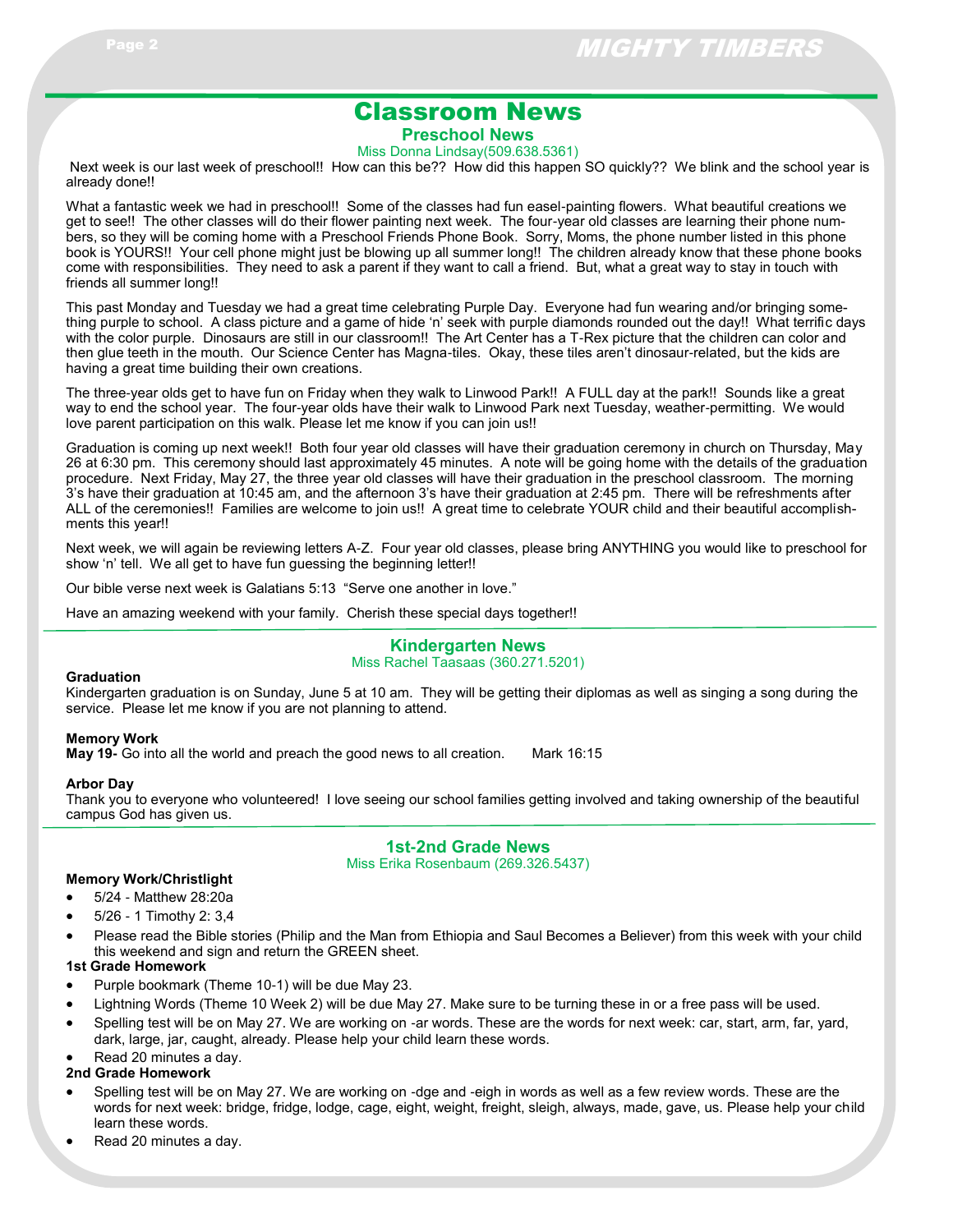## Page 3 MIGHTY TIMBERS

#### **Extra Notes**

- Please please please bring a water bottle every day!
- Thank you to everyone who came and helped out at arbor day!
- Next week will be the last week of spelling words. Finish strong!
- We will be singing "I Want to Walk as a Child of the Light" for the graduation service on June 5 at 10 am. We will be singing verses 1 and 3 along with the refrain. Please plan to be there!

#### **3rd-4th Grade News**

#### Mrs. Michelle Most (832.212.9102)

- Congratulations to the 5 gold star **Book-it** readers! They have earned a trip to Chaos arcade to have some fun on Wednesday, June 1st from 1-2:30 pm.
- **Science -** Do you know the difference between a producer and consumer? We are having fun learning about Ecosystems, communities, populations, niches, food webs, and food chains.
- **Reading-** We are continuing our adventure with the Ingalls family in Little House on the Prairie. A scream in the night?!?! Oh no! What happened?

#### **Extra Notes**-

- Book orders are due tomorrow. Let me know if you need the classroom code to order online.
- Please send a water bottle to school with your child each day, especially as the days begin to get hotter.
- Mark your calendars, we are set to sing for graduation on Sunday, June 5th at 10 am. It will be great to hear all of the children's voices sing together one more time this year.
- The school-wide bocce ball tournament has begun! Each student partnered up with a student from a different classroom and came up with a team name. Now the fun begins during recess. Who will come out on top?
- Did you know that you and your family can get into National Parks for free? All you need to do is head to [https://](https://everykidoutdoors.gov/index.htm) [everykidoutdoors.gov/index.htm](https://everykidoutdoors.gov/index.htm) This year's current 4th graders can use their pass until Aug. 31. Next year's 4th graders can begin using their pass on Sept. 1 until next year Aug. 31.

Have a blessed week in the Lord!

#### **5th-8th Grade News**

#### Mr. Jacob Biebert (715.402.0094)

If you are reading this, then your child may be currently whittling two sticks together, and trying to eat tree bark to survive out in the wilds. We will plan on being back on Saturday afternoon and stopping at school for kids to get picked up. If you need anything, then please call Beaver Lodge in Colville to get in touch with us.

Here is next week's memory work:

Monday 5/23: 1 John 1:7, 1 John 2:2, 1 John 4:10; Thursday 5/26: Hymn 771: I want to walk as a child of the light; Friday 5/27: Genesis 39:9b, Leviticus 19:2

We are still studying the American Revolution in 5-6 $^{\rm th}$  grade history. The students are rewriting the Declaration of Independence and putting it into their own words. We will take a vote on which groups summary is the most simplistic while still showing the meaning of why the colonists declared independence.

Many of the 7-8<sup>th</sup> graders are waiting to hear back from their Salmon organization for history class. We are transitioning into American History for the last little bit of the school year while we wait.

We had a slow week in science this week with softball leaving early, Arbor Day, and our camping trip. We will pound the bacteria, protists, and fungi hard next week.

A reminder that graduation Sunday is coming up on June  $5<sup>th</sup>$ . Please mark your calendars to set aside this day for your children to come and sing with the whole school.

I pray you all have an amazing weekend. Some of you I will be camping with, and others of you I will see on Saturday. God Bless!